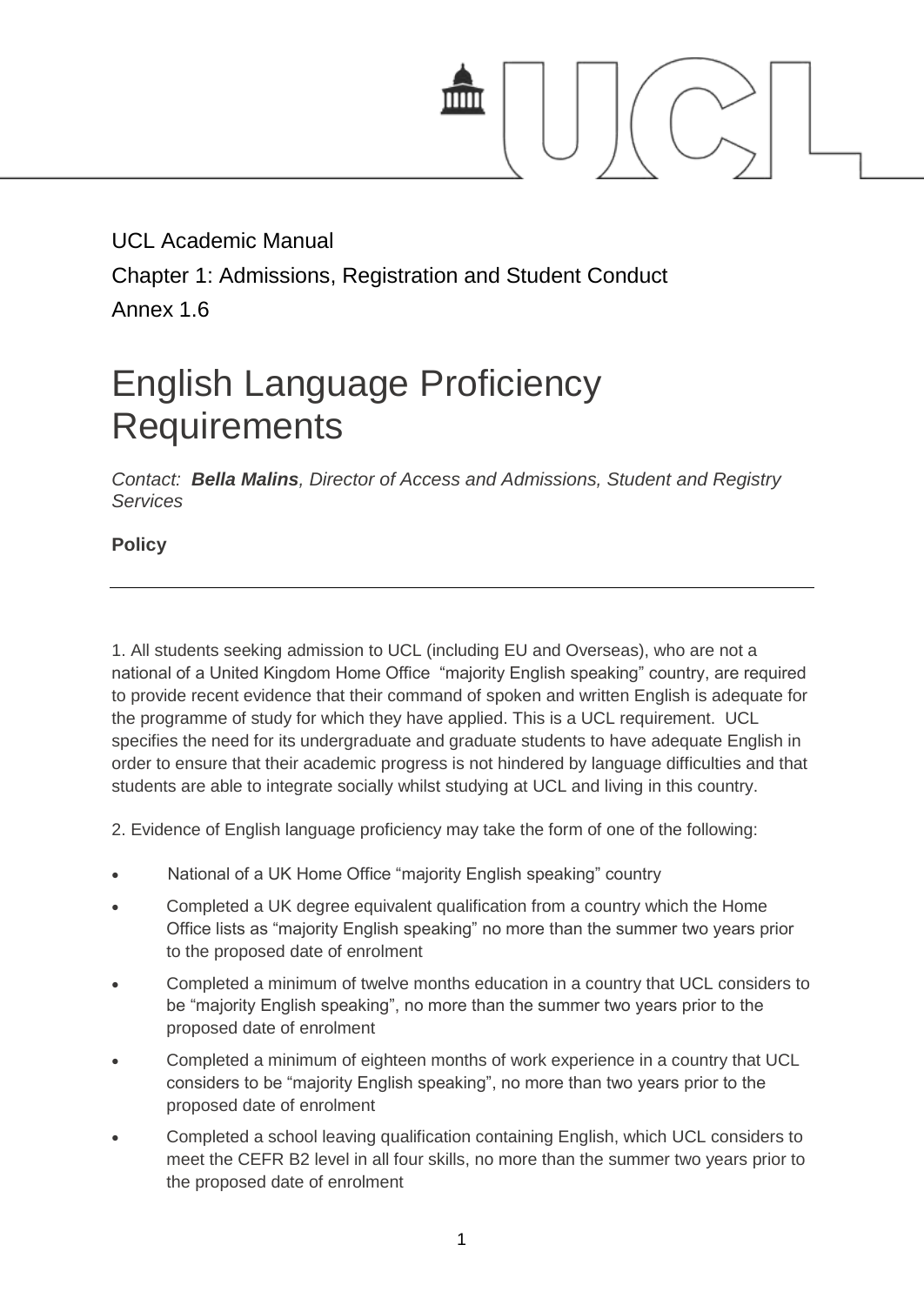Obtained one of the English language tests accepted by UCL, no more than two years prior to the proposed date of enrolment. A number of qualifications and tests are recognised, UCL's preferred English language qualification being the International English Language Testing System (IELTS). The qualification or test result must have been awarded at the appropriate UCL level (standard, good or advanced).

3. UCL reserves the right, in individual circumstances, to specify an additional language requirement for an applicant.

4. UCL's English language proficiency policy has been approved by the relevant committees of UCL's Academic Committee. This policy places responsibility on faculty and departmental admissions tutors in deciding, to at least UCL's minimum standard level requirement, the level of English language proficiency that their students require. All students are required to meet UCL's proficiency requirements to the level deemed suitable for the programme of study to which they have applied.

# **Qualifications Recognised by UCL for the Purpose of Satisfying the English Language Proficiency Requirement**

All tests or qualifications must have been taken no more than two years prior to the proposed date of enrolment.

# **Cambridge Certificate of Proficiency in English**

Standard level: Overall score of 176 with 169 in all subtests. Good level: Overall score of 185 with 176 in all subtests. Advanced level: Overall score of 191 with 176 in all subtests.

# **Cambridge Certificate of Advanced English**

Standard level: Overall score of 176 with 169 in all subtests. Good level: Overall score of 185 with 176 in all subtests. Advanced level: Overall score of 191 with 176 in all subtests.

# **Cambridge English Language 1119**

Standard level: Pass at grade 6. Good level: Pass at grade 6. Advanced level: Pass at grade 4.

# **Cambridge International Examinations (CIE) GCE Ordinary Level in English Language**

Standard level: Pass at grade C. Good level: Pass at grade C. Advanced level: Pass at grade B.

# **City & Guilds**

Standard level: Pass at Mastery level when achieved with a pass at Mastery level in the Pitman International Spoken (ISESOL) test.

Good level: Pass at Mastery level when achieved with a pass at Mastery level in the Pitman International Spoken (ISESOL) test.

Advanced level: Not acceptable.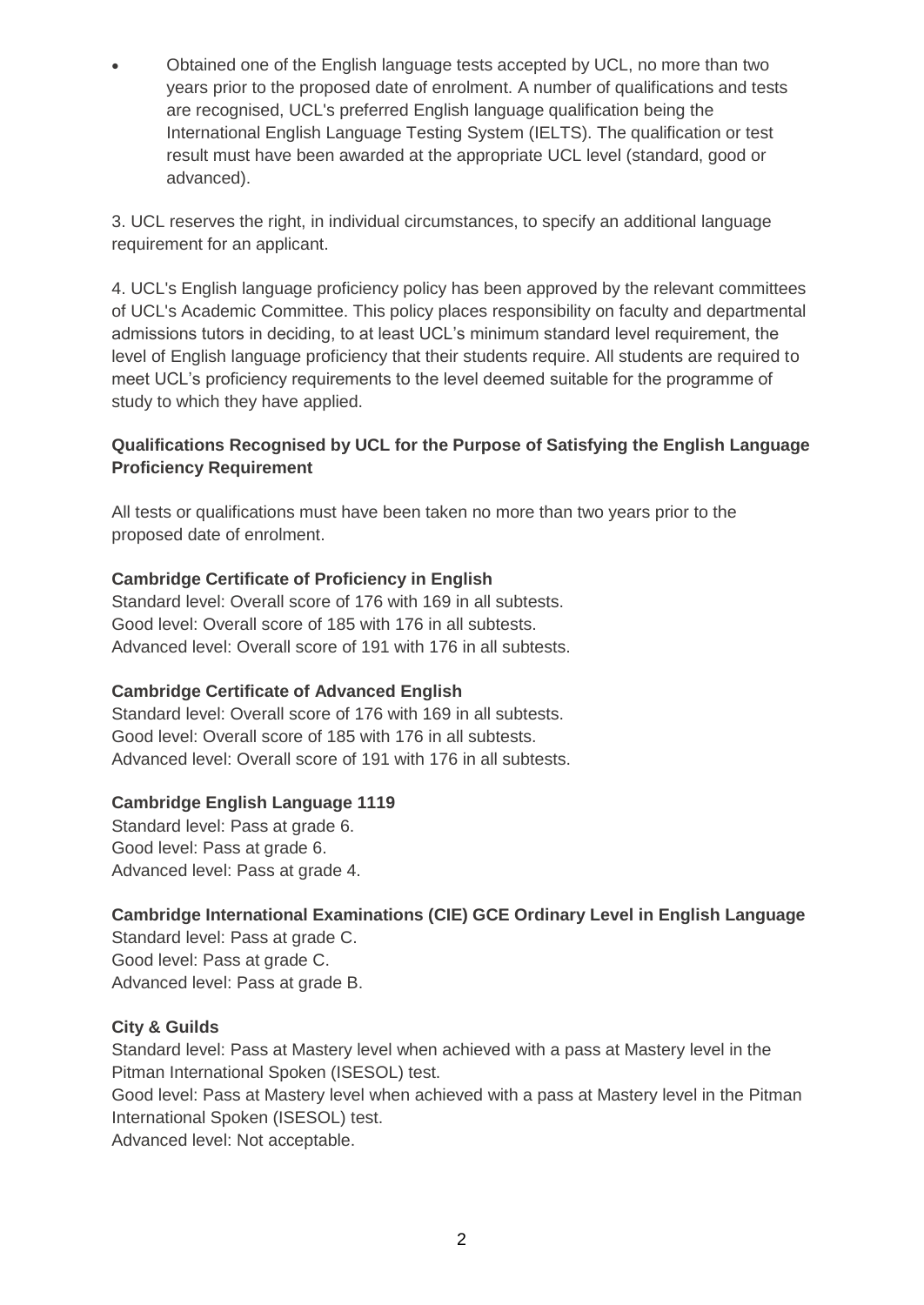**GCSE English Language** Standard level: Pass at grade C. Good level: Pass at grade C. Advanced level: Pass at grade B.

# **Hong Kong Certificate of Education English Language (Standards-Referenced Reporting Scheme)**

Standard level: Pass at grade 3. Good level: Pass at grade 3. Advanced level: Pass at grade 4.

#### **International Baccalaureate (IB)**

Standard level: For native or near-native speakers: IB Language A at either higher or standard level - grade 4; IB Language A at either higher or standard level - grade 4.

For non-native speakers: IB Language B at higher level - grade 4; IB Language B at standard level - grade 6.

Good level: Same as standard level

Advanced level: For native or near-native speakers: IB Language A1 at either higher or standard level - grade 5; IB Language A2 at either higher or standard level - grade 5.

For non-native speakers: IB Language B at higher level - grade 5; IB Language B at standard level - grade 7.

**International English Language Testing System (IELTS) Academic** Standard level: Overall grade of 6.5 with a minimum of 6.0 in each of the subtests. Good level: Overall grade of 7.0 with a minimum of 6.5 in each of the subtests. Advanced level: Overall grade of 7.5 with a minimum of 6.5 in each of the subtests

# **International General Certificate of Secondary Education (IGCSE) Only acceptable where all four components are included.**

The following syllabuses are acceptable:

Cambridge 500, 0510, 05110522 (Level 2 only), 0524, 0526

Edexcel English as a Second Language 4ESO/01, English Language A

AQA Certificate 9705 (Level 2 only)

Standard level: Pass at grade C. Good level: Pass at grade C. Advanced level: Pass at grade B.

**Malaysian Certificate of Education English Language Communicational (122)** Standard level: Pass at grade 6. Good level: Pass at grade 6. Advanced level: Pass at grade 4.

#### **Pearson Test of English**

UCL Standard level: 62 overall, with a minimum of 59 in each communicative skills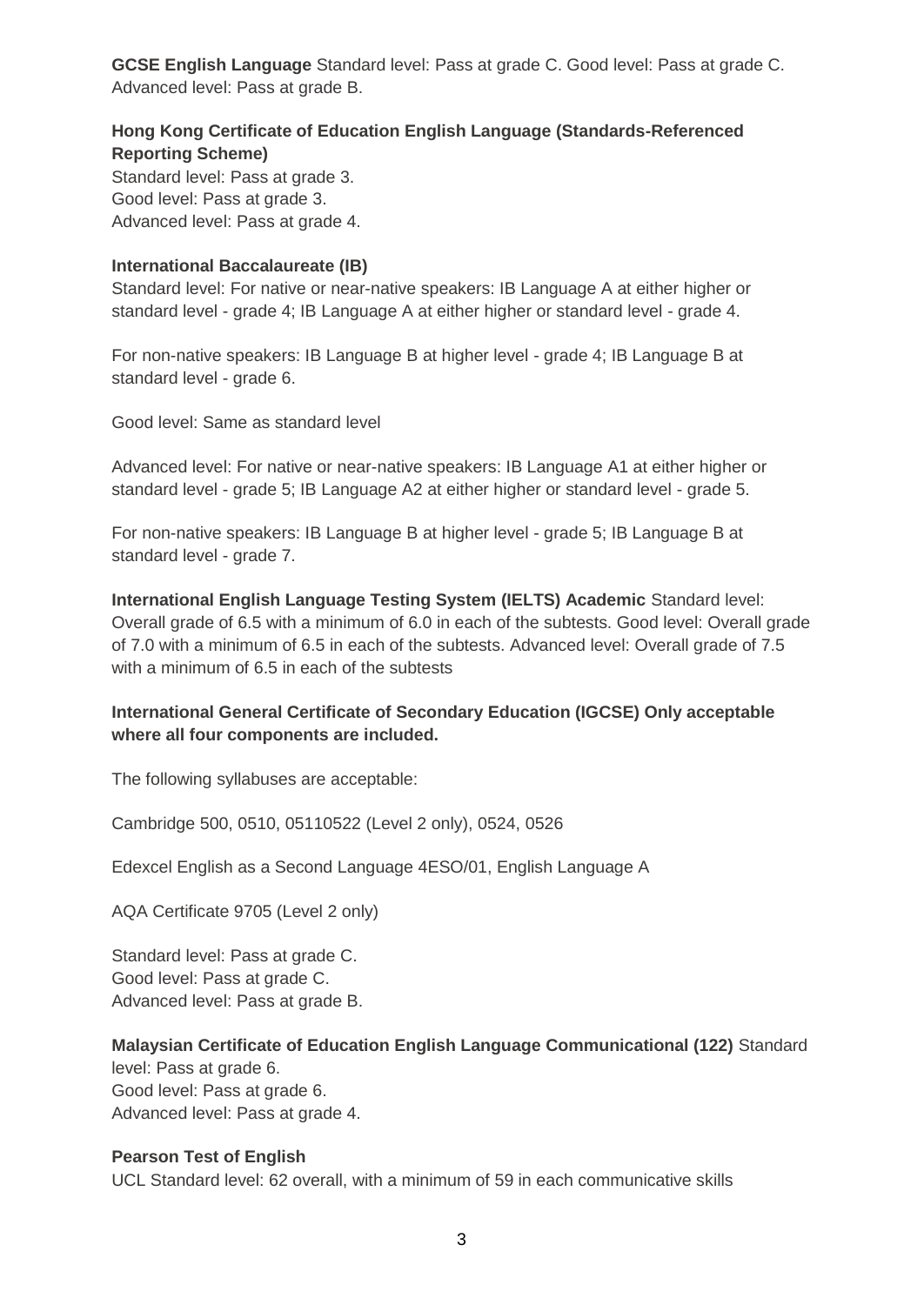#### component

UCL Good level: 69 overall, with a minimum of 62 in each communicative skills component UCL Advanced level: 75 overall, with a minimum of 62 in each communicative skills component

# **Test of English as Foreign Language (TOEFL) iBT (acceptable for January 2016 entry onwards)**

Standard level: Overall score of 92 with 24/30 in reading and writing and 20/30 in speaking and listening.

Good level: Overall score of 100 with 24/30 in reading and writing and 20/30 in speaking and listening.

Advanced level: Overall score of 109 with 24/30 in reading and writing and 20/30 in speaking and listening

# **UCL Language Centre: Pre-Sessional English Language Courses**

Standard level: Mark of 65%, with at least 60% in each of the subtests. Good level: Mark of 70%, with at least 65% in each of the subtests. Advanced level: Mark of 75%, with at least 70% in each of the subtests.

# **UCL Centre for Languages and International Education - Diploma in English for Academic Purposes with Academic Research Skills**

Standard level: Overall mark of 65% with at least 60% in each of the four subtests. Good level: Overall mark of 70% with at least 65% in each of the four subtests. Advanced level: Overall mark of 75% with at least 70% in each of the four subtests.

#### **School Leaving/Matriculation Certificates**

Austria Matura/Reifeprufung, 2 (gut) in English when both written and oral examinations have been taken.

Belgium Diploma van Secundair or the Certificat d'Enseignement Secondaire Superieur, the equivalent of 8/80%/grote onderscheiding/avec grande distinction in English.

Brunei Brunei-Cambridge GCE O Level English at grade C in English

Denmark All levels: Studentereksamen, 10 in English.

European Baccalaureate A8 in English as either an Obligatory Subject (Language I or II) or as a Full Option (Language III or IV).

Finland Ylioppilastutkinto/Studentexamen matriculation examination, 5 (magna cum laude approbatur) in English.

France Baccalaureat General or OIB, 13 (assez bien) in English, where the co-efficient applied to the subject is greater than 1.

Germany Abitur, 12 (gut) in English when taken as an achievement/main/intensive course.

Iceland Studentsprof matriculation examination, 8 in English when taken as a compulsory modern language.